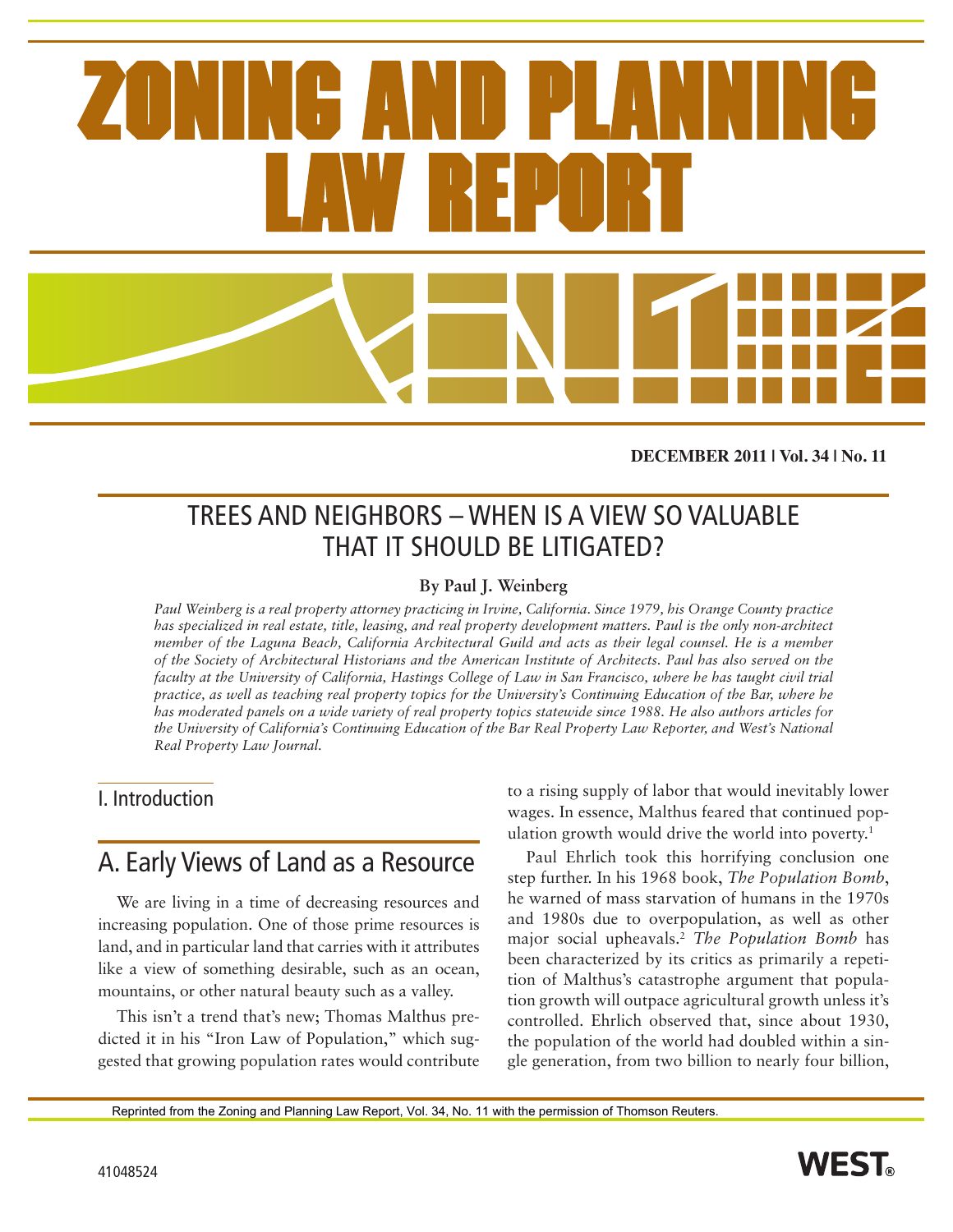# **ZONING AND PLANNING LAW REPORT**

#### TREES AND NEIGHBORS – WHEN IS A VIEW SO VALUABLE THAT IT SHOULD BE LITIGATED? ............1

#### **Editorial Director** Tim Thomas, Esq.

**Contributing Editors** Patricia E. Salkin, Esq. **Publishing Specialist**

Robert Schantz **Electronic Composition** Specialty Composition/Rochester Desktop Publishing

Zoning and Planning Law Report (USPS# pending) is issued monthly, except in August, 11 times per year; published and copyrighted by Thomson Reuters, 610 Opperman Drive, P.O. Box 64526, St. Paul, MN 55164-0526. Application to mail at Periodical rate is pending at St. Paul, MN.

POSTMASTER: Send address changes to Zoning and Planning Law Report, 610 Opperman Drive, P.O. Box 64526, St. Paul MN 55164-0526.

> © 2011 Thomson Reuters ISSN 0161-8113 Editorial Offices: 50 Broad Street East, Rochester, NY 14694 Tel.: 585-546-5530 Fax: 585-258-3774 Customer Service: 610 Opperman Drive, Eagan, MN 55123 Tel.: 800-328-4880 Fax: 612-340-9378

This publication was created to provide you with accurate and authoritative information concerning the subject matter covered; however, this publication was not necessarily prepared by persons licensed to practice law in a particular jurisdiction. The publisher is not engaged in rendering legal or other professional advice and this publication is not a substitute for the advice of an attorney. If you require legal or other expert advice, you should seek the services of a competent attorney or other professional.

and was on track to do so again. He assumed that available resources, on the other hand, and in particular food, were nearly at their limits.<sup>3</sup>

Malthus and Ehrlich forgot about land as a resource other than to provide food. Both of them thought of it in the context of cheap labor and farming, not as a desirable resource in itself. There is no question that, particularly in the last 20 years, population patterns and population growth, particularly along the coastlines of the United States, have driven up land values and heavily emphasized the importance of factors that influence those values. One of those factors is the view from a given parcel of land and how obstruction of that view affects its value, desirability and, ultimately, its use.

The compression of population into ever smaller areas also puts pressure on the value of views and the sense of space, whether it's illusory or not. It also gives people something to fight over; one of the flashpoints in modern life now among landowners in coastal zones and zones where views are valuable is the effect of landscaping and, in particular, trees on those views and whether those trees should be trimmed or removed to restore the views that have been lost by their growth and development.

*Emotions, not reason, often drive disputes over views legal issues involving trees surface as the means of settling other neighborly conflicts.*

### B. Modern Views—Emotional Responses

Disputes over views that are blocked by trees take on an enormously emotional component. In a modern world, people with opposing opinions regarding their right to a view resolve these disputes with litigation, and not surprisingly, given the explosion in property values and the paucity of land with views in coastal and other scenic locations, the volume of litigation on the topic has exploded. Practitioners in this field all agree: emotions, not reason, often drive these disputes:

[L]egal issues involving trees often surface as the means of settling other neighborly con-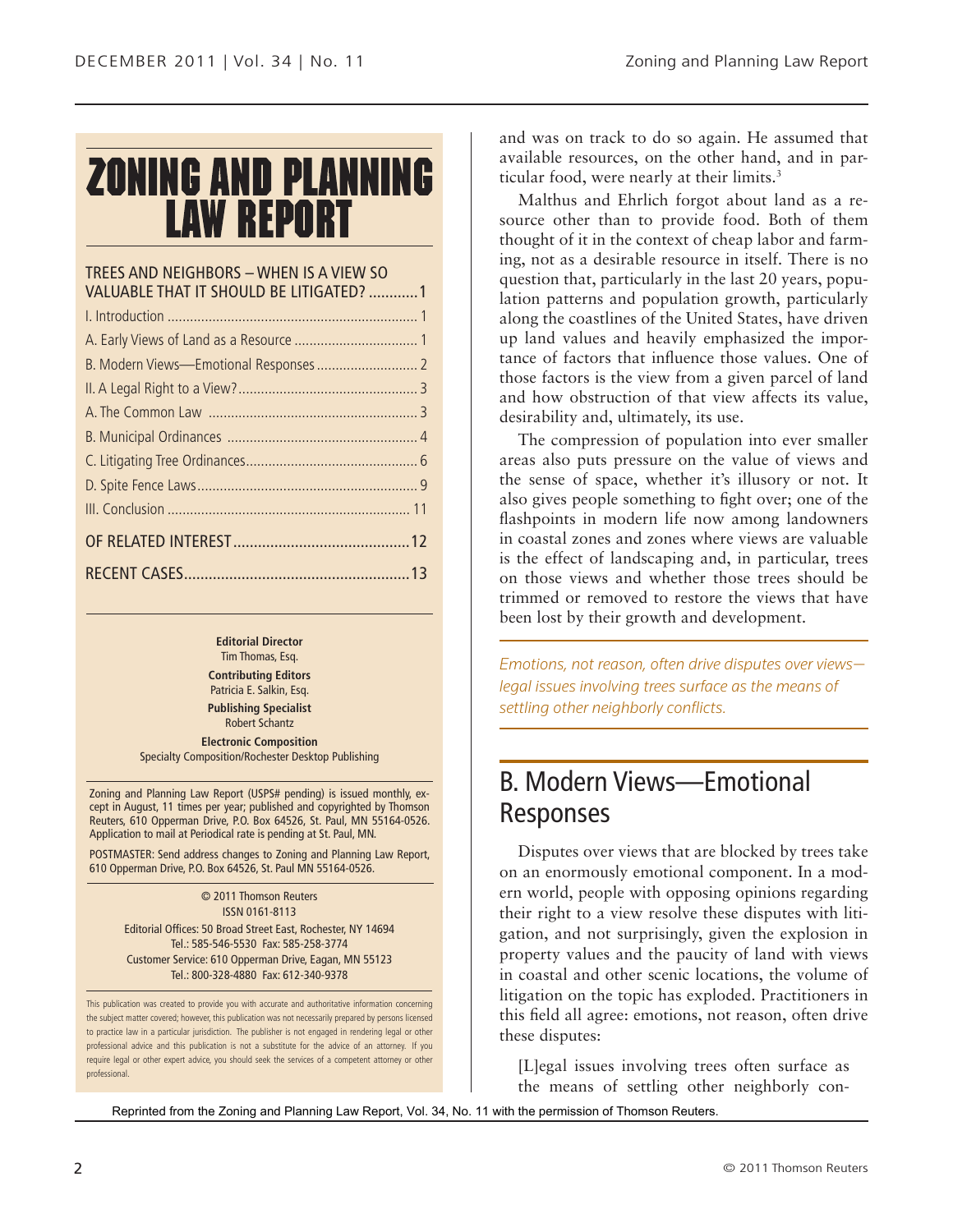flicts… I try to look at what is motivating the dispute. Many times, it has nothing to do with the trees—the trees become a lightning rod for other issues. "They started a home remodeling project without my permission." Or, "They didn't invite me to their daughter's wedding." Sometimes people aren't very happy in other areas of their life, so the only way they feel like they can have control is to make someone else's life miserable.4

In a recent interview, practitioner Randall Stamen talked about it further:

These cases are similar to family law cases they are like an ex-spouse with children. People are trying to protect their own property; they are "baby trees."… No judge likes these cases—they're highly contentious and highly emotional. They have rational people behaving irrationally in them. There is also more public passion for some trees—historical trees and/or trees that people are used to seeing. They can become damaging to the infrastructure and very high maintenance… When tree disputes become worse, kids cannot play together any longer; landowners blow clippings and other detritus onto the others' driveway; I see people at their worst.<sup>5</sup>

Different areas of the country have different view problems. For example, Midwest practitioners see the issues more in relation to "marauding" tree roots, boundary line trees and falling limbs, primarily because the property values aren't as reliant on views. A well-known tree law practitioner in Ohio, Victor Merullo, opines:

In Ohio, view block is not really much of an issue. It's hard to show a nuisance here; this is mostly in California and in the State of Washington. Neighbor cases, though, are very difficult to deal with because of the hostility; courts are just not very understanding of the problem. Most of our ordinances and regulation have to do with maintaining historical trees and determining which species of trees are actually a nuisance and potentially causing a problem.<sup>6</sup>

### II. A Legal Right to a View?

## A. The Common Law

With this backdrop of emotion and the apparent explosion of litigation because of the dramatic increase in property values for properties with a view, what is the underlying law on the right to a view and how is it changing?

In the United States, authorities are plenary that property owners *do not* have an inherent right to a view:

Generally, a land owner does not have a right of access to air, light, and view over adjoining property, and the law is reluctant to imply such a right. Thus, under the common law, the owner of land has no legal right, in the absence of an easement, to the light and air unobstructed from the adjoining land. Courts have consistently held there is no private right to a view without an express easement or restrictive covenant. Thus, a property owner generally has no legal cause for complaint for interference with a view by the lawful erection of a building or other structure on the adjoining land.

However, the right of a land owner to air, light, or an unobstructed view may be created—

- by private parties through the granting of an easement.
- through the adoption of conditions, covenants and restrictions.
- by a state legislature, as by creating a right to sunlight for a solar collector.
- by local governments in adopting height limits to protect views and provide for light and air.<sup>7</sup>

Trees are clearly different from structures; they grow over time and what may not have been an obstruction at its inception can eventually become one. Courts do not like to get involved, though, in adjudicating this type of a neighborhood dispute in the absence of clear law, association restrictions, or ordinance. California has dealt with case law involving trees that essentially block sunlight to a single-family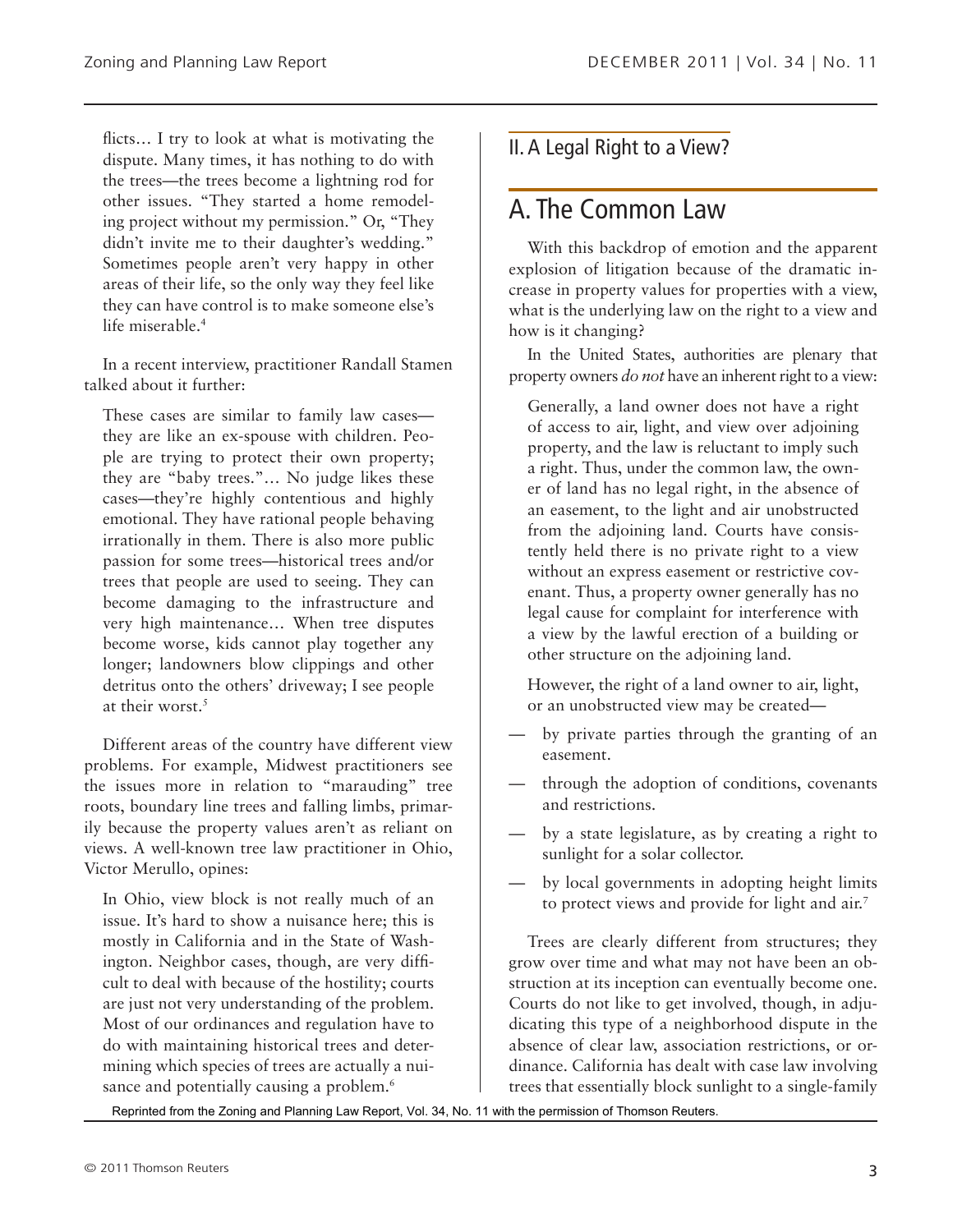residence, increasing the burden home's winter heating bills and making the house gloomy. As a recent commentator put it: "Although obstruction of sunlight would appear to fall within the concept of a private nuisance as defined in the Civil Code, courts have traditionally refused to consider a landowner's access to sunlight a protected interest."8

*If landowners cannot get redress under common law, where does that leave them? Clearly, in the purview of the legislative process or with private restrictions.*

If landowners cannot get redress under common law, where does that leave them? Clearly, in the purview of the legislative process or with private restrictions; recent case law and other authority has made that clear. The seminal case on the right to a view, or lack of one, in California is *Pacifica Homeowners Association v. Wesley Palms Retirement Community,9* which was handed down in 1986. Its facts set the tone for not only future case law but the actions of legislative and municipal bodies coming to grips with the problem.

Appellant Pacifica Homeowner's Association members owned single-family residences located uphill from the Wesley Palms Retirement Community. Those residences had views of the ocean, Mission Bay and the city of San Diego. Covenants in the homeowners' deeds protected the views from future obstruction. Wesley Palms was granted a conditional use permit in 1958 to operate a retirement hotel on a 40-acre tract of land with landscaping and a five-story building height restriction. Twenty-five years later, eucalyptus and pine trees on the retirement hotel's property exceeded the height of its five-story building and wound up obstructing the homeowners' views. The homeowners alleged that the retirement hotel was burdened with a servitude not to permit any obstruction taller than its five-story building, but the trial court dismissed its lawsuit. The California Court of Appeal affirmed, finding that there was no implied restriction on the height of the trees in the conditional use permit that limited the height of Wesley Palms' building. The focus of the permit was on the aesthetics of the hotel's property, not on protecting the homeowners' views at the time the servitude was entered into.

The Court articulated why:

The Association also contends it has a cause of action against the Wesley Palms because Wesley Palms, in accepting the benefits of the permit, accepted a corresponding obligation to conduct its operation in good faith, i.e., to not cause unnecessary or unreasonable interference with the rights of surrounding property owners by allowing its trees to obstruct their views. However, as we noted before, a property owner has no natural right to an unobstructed view. In the absence of any agreement, statute or governmentally imposed conditions on development creating a right to an unobstructed view, it cannot be said Wesley Palms either acted in bad faith or interfered with any right. *It did only what the law allows.10*

The *Wesley Palms* court was sending a bright light out—courts are not going to interfere in these disputes unless there is a pre-existing ordinance or regulation, or an easement between the parties.

*Cities, besieged by residents who want relief and can't get it in the courts, are beginning to enact ordinances and other municipal regulations to compel or mandate limitations.*

## B. Municipal Ordinances

As a result of *Wesley Palms* and similar decisions, cities, besieged by residents who want relief and can't get it in the courts, are beginning to enact ordinances and other municipal regulations to compel or mandate the types of limitations sought in *Wesley Palms*, with varying degrees of municipal involvement.

An objective third party viewing this conflict would most likely wonder why a municipality would want to enter a fray fraught with liability and conflict, particularly when it would be likely to make at least one of the parties, both of whom are citizens and voters, unhappy. Not surprisingly, the cities have thought about this, too. How and in what manner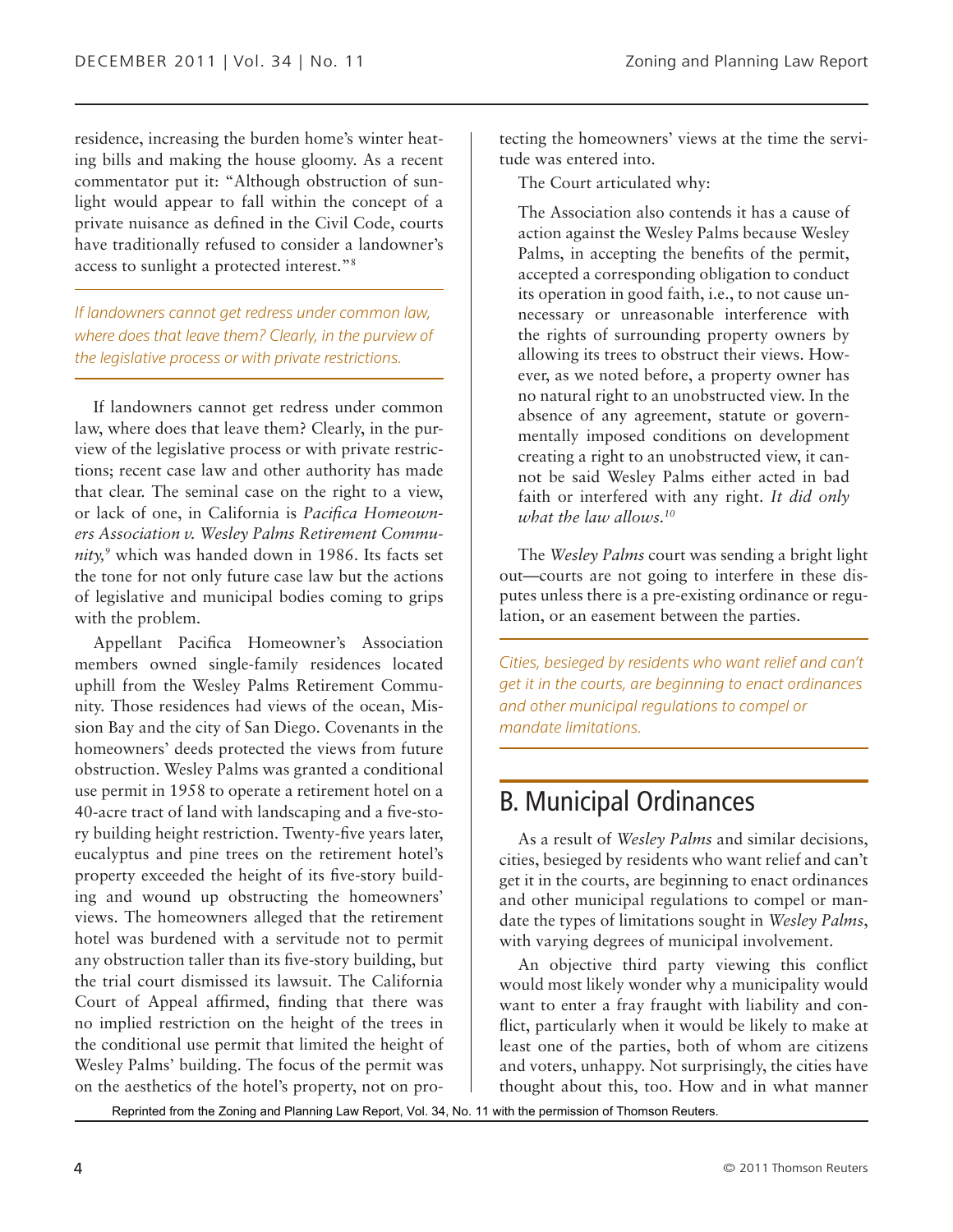the resulting ordinances have been framed is what is beginning to guide the new wave of litigation and its eventual resolution.

#### 1. San Francisco, CA

The preeminent ordinance is the one enacted by the City of San Francisco. The ordinance itself is contained in the City's Public Works Code at §§820 to 829. It promotes solar energy  $(\S$  821(3)) but, perhaps more importantly, it explicitly talks about creating rights in favor of neighbors whose views are blocked by trees:

The San Francisco tree dispute resolution ordinance is enacted for the following public purposes:

(1) To create rights in favor of private property owners relating to the restoration of sunlight or views lost due to tree growth and to create a procedure for the resolution of disputes concerning those rights[.]11

The following paragraphs explicitly give an aggrieved landowner rights to complain about loss of a view, and explicitly talk about loss of value as a result:

A complaining party who believes in good faith that the growth, maintenance or location of a tree on the private property of a tree owner diminishes the beneficial use or economic value of his or her property because the tree interferes with the access to sunlight or views naturally accruing to the property, shall notify the tree owner in writing of these concerns …

(e) Litigation. In those cases where initial reconciliation fails and binding arbitration is not elected, civil action may be pursued by the complaining party for resolution of the sunlight access or view tree claim under the provisions of this ordinance.<sup>12</sup>

The Code framework goes on to, again, explicitly mention view obstruction:

In resolving the tree dispute, the tree arbitrator or court shall consider the benefits and burdens derived from the alleged obstruction[.] The complaining party shall have the burden

of proving that the burdens posed by the tree owner's trees outweigh the benefits provided by the trees with respected to the proposed restorative action.

(a) Burdens….

(5) *The extent to which the alleged obstruction interferes with sunlight or view*. The degree of obstruction shall be determined by means of a measuring instrument or photography.13

The ordinance goes on to discuss the aesthetics and visual quality of the tree itself and how that tree enhances the appearance, design and/or use of tree owner's property, as well as whether the tree is native to the local region and of indigenous nature to the species that the tree belongs to. Finally, the ordinance talks about trimming and/or thinning of the branches as well as other arboreal solutions short of actually having to remove the tree.

#### 2. Tiburon, CA

An adjacent city, the town of Tiburon, located in Marin County just north of the city of San Francisco, has established a similar, but perhaps even more Draconian ordinance. The phrase "unreasonable obstruction" of views is mentioned seriatim through the entire ordinance.14 The ordinance actually sets out examples of what views are to be protected:

Some additional examples are:

- San Francisco Bay (including San Pablo Bay, Richardson Bay, and islands therein);
- The San Francisco-Oakland Bay Bridge;
- The Golden Gate Bridge;
- The Richmond-San Rafael Bridge;
- Mount Tamalpais;
- The Tiburon Peninsula or surrounding communities (including the City of San Francisco).<sup>15</sup>

A complex series of criteria are set out to determine whether the obstruction is unreasonable. They include: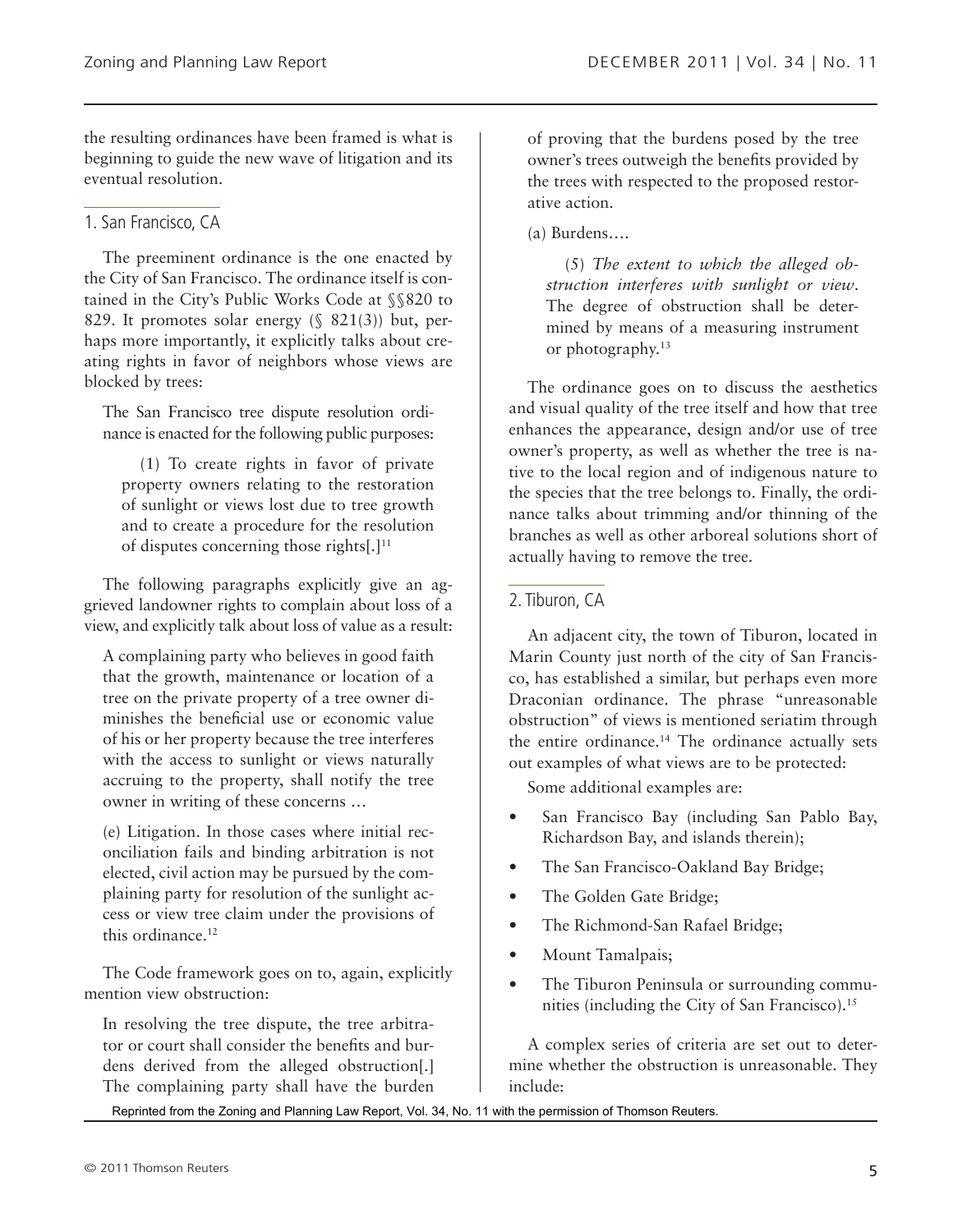- (a) The extent of obstruction of pre-existing views from, or sunlight reaching, the primary living area or active use area of the Complaining Party[.]
- (b) The quality of the pre-existing views being obstructed, including obstruction of landmarks, vistas, or other unique features.
- (c) The extent to which the trees interfere with the efficient operation of a Complaining Party's preexisting solar energy systems[.]<sup>16</sup>

Most of the remedies and other provisions in the Tiburon ordinance "track" the San Francisco ordinance and, for that matter, other ordinances in Northern California, including those of the City of Belvedere and Berkeley.

### C. Litigating Tree Ordinances

Not surprisingly, the Tiburon ordinance became the focus of litigation not long after it was enacted. Gilbert and Heidi Kucera, owners of an apartment building, relied on the ordinance to attempt resolution of a dispute with neighboring apartment building owner Tiberio Lizza over eight Monterey pines which had grown to obstruct their view.<sup>17</sup> The trial court, however, agreed with Lizza's argument that the ordinance was invalid. It held the ordinance unconstitutional and void as preempted by State law governing the creation of servitudes and land burdens, and as an arbitrary and unreasonable exercise of the police power.18 The trial court's judgment was appealed, and an absolute onslaught of municipalities ran to the defense of the Tiburon ordinance, including 71 cities ranging from Chico in northern California to San Diego in southern California.

*"The state may legitimately exercise its police powers to advance aesthetic values … The concept of the public welfare is broad and inclusive. The values it represents are spiritual as well as physical, aesthetic as well as monetary."*

The big question clearly was whether municipalities could exercise their police power to regulate views and sunlight. The *Kucera* court went back to a long line of cases (followed in Federal law as well as in state law) to determine whether the police power had been exceeded:

The constitutional measure by which we judge the validity of a land use ordinance assailed as exceeding municipal authority under the police power is whether it has a real or substantial relation to the public health, safety, morals or general welfare. Conversely, it is unconstitutional only if its provisions are clearly arbitrary and unreasonable, having no substantial relation to the public health, safety, morals, or general welfare.19

Both Lizza and the court agreed that safety considerations were peripheral to the ordinance, and the court clearly said so:

The ordinance considers the effects of tree shade on solar energy systems … and may contribute to the health of residents by preserving natural light and views … but Lizza is correct to say the ordinance, in its stated objectives, is mainly concerned with aesthetic considerations.20

The court, however, departed from prior law and solidly came down on the side of allowing a municipality to closely regulate aesthetics:

[The fact that the ordinance is mainly concerned with aesthetics] does not void the ordinance. "It is well settled that the state may legitimately exercise its police powers to advance aesthetic values… The concept of the public welfare is broad and inclusive. The values it represents are spiritual as well as physical, aesthetic as well as monetary." [Citations omitted.]

Those values also change over time, flexing the elastic concept of police power. "What was at one time regarded as an improper exercise of the police power may now, because of changed living conditions, be recognized as a legitimate exercise of that power." [Citations omitted.] "Virtually every city in this state has enacted zoning ordinances for the purpose of improving the appearance of the urban environment and the quality of metropolitan life." [Citations omitted.]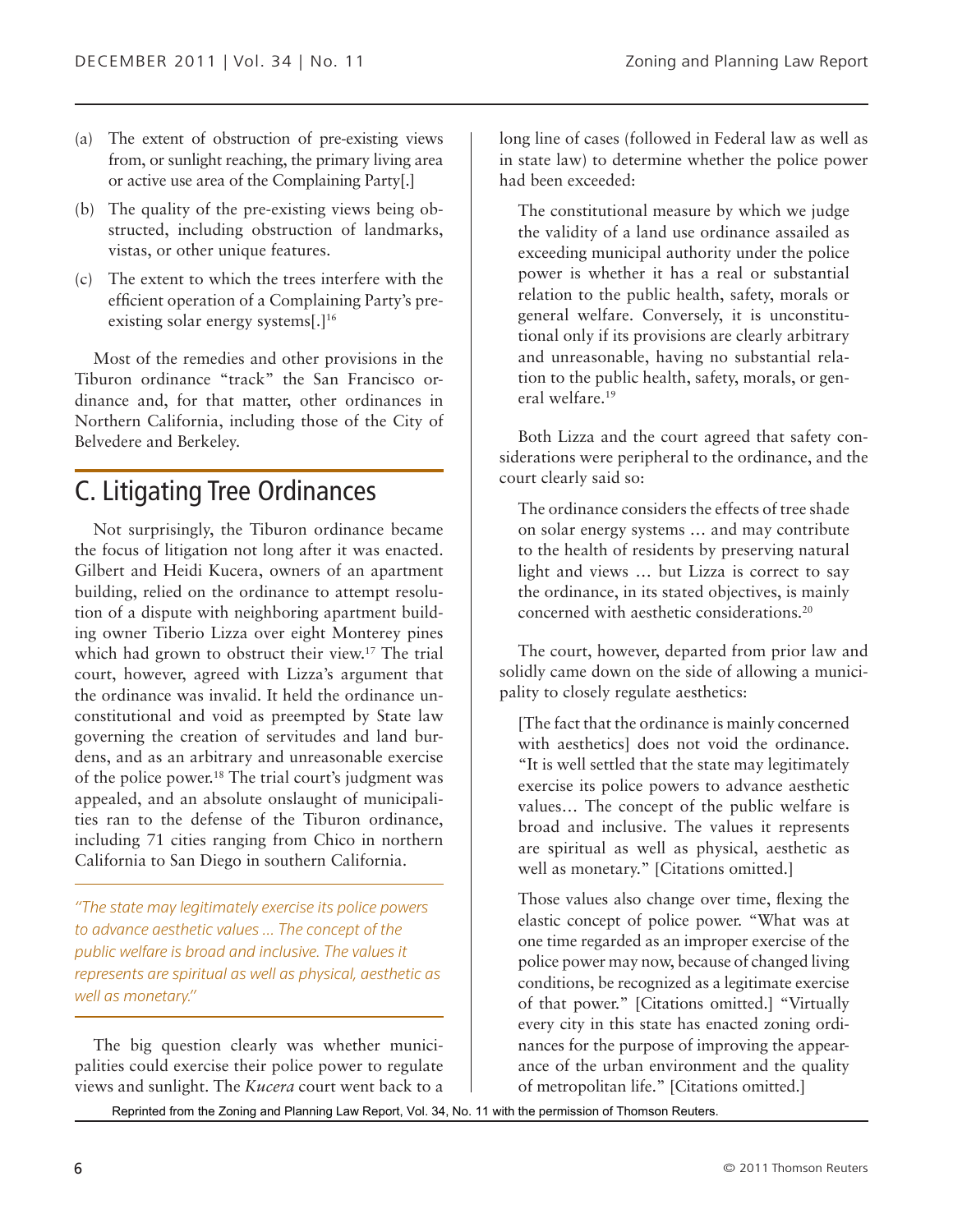The preservation of sunlight has been recognized for nearly 40 years as a valid police power purpose supporting height limitations. "In the exercise of the police power a local government can impose restrictions on the maximum height of buildings for the purpose of securing adequate sunlight to promote public health in general… And likewise such government can restrict the height of fences." [Citations omitted.] The ordinance here is in many applications a height limitation on trees, which is directly analogous and therefore a proper police-power goal. It follows, t^he goal of preserving views is equally valid. Daytime views are created by reflected or indirect sunlight reaching the viewer. Evening views are only once removed, usually comprised of mixed natural and artificial light. "Local government may … protect views and provide for light and air through the adoption of height limits"… and, we hold, through the regulation of tree planting or growth."21

The *Kucera* court tried to minimize the impact of its ruling, referring to it as simply further delineating the police power and showing it to be an extension, but not an expansion, of typical zoning authority, using the example of height limitations to preserve views. This may have been sophistic legerdemain; trees grow, buildings don't, and once a height limit is established, absent a variance or other municipal action the building owner is prevented from building the building any higher. That is not the case with trees; they can be approved in a landscape plan and no one may have thought about what happens when they grow up and block the neighbor's view.

California, by the date of the *Kucera* opinion (1997), had already begun stringing together a series of cases to expand the definition of police power, and the *Kucera* court summarized them:

The goals of this ordinance are further supported by settled case law as preserving the character of a neighborhood, since they prevent incremental tree growth which would otherwise alter preexisting vistas and receipt of light. [Citations omitted.] A denial of a building permit under a view protection ordinance enacted "to protect the visual quality of highly scenic areas

and maintain the rural character" of a city [citations omitted] was upheld against a claim of abused discretion, the court noting proper reliance on the goal of protecting the character of the area and a finding of unmitigated adverse impact on existing views.<sup>22</sup>

What is unique about both Tiburon's ordinance and the *Kucera* opinion is that a very arbitrary and difficult-to-define standard as to how much of a view a tree may block now comes under the penumbra of municipal regulation. There is no doubt that situations arise causing neighbor conflict over this topic. Injecting the city into it, though, allows local authority to impose its decisions on its citizens. In a very real sense this is not unlike a homeowner's association's set of covenants, conditions and restrictions, but they aren't voted on by the landowners; the municipality imposes it on them.

There is no question that this is the trend, as a city to the south of Tiburon has had nearly the identical problem and found nearly the identical solution a little bit more recently. In 2011, *Echevarrieta v. City of Rancho Palos Verdes23* discussed and adjudicated the City of Rancho Palos Verdes' Municipal Ordinance § 17.02.040 regarding a "view restoration permit." Under Rancho Palos Verdes' ordinance, an in-house review was conducted by the City when a neighbor complained about view obstructions. The court explained:

In pertinent part, this ordinance prohibits residents of the City from significantly impairing a view by permitting foliage to grow in excess of certain height limitations. If foliage in existence already exceeds those height limitations, the person whose view is impaired must first attempt to informally resolve the matter with the person who owns the foliage, and if that fails, may apply for a "view restoration permit." Hearings on the application for the permit are conducted by a view restoration commission (VRC), a committee of seven members appointed by the City Council. The VRC may grant the permit only if certain specified findings are made. If the VRC orders any foliage trimmed or removed, or replacement foliage is ordered planted, the costs are to be borne by the permit applicant.<sup>24</sup>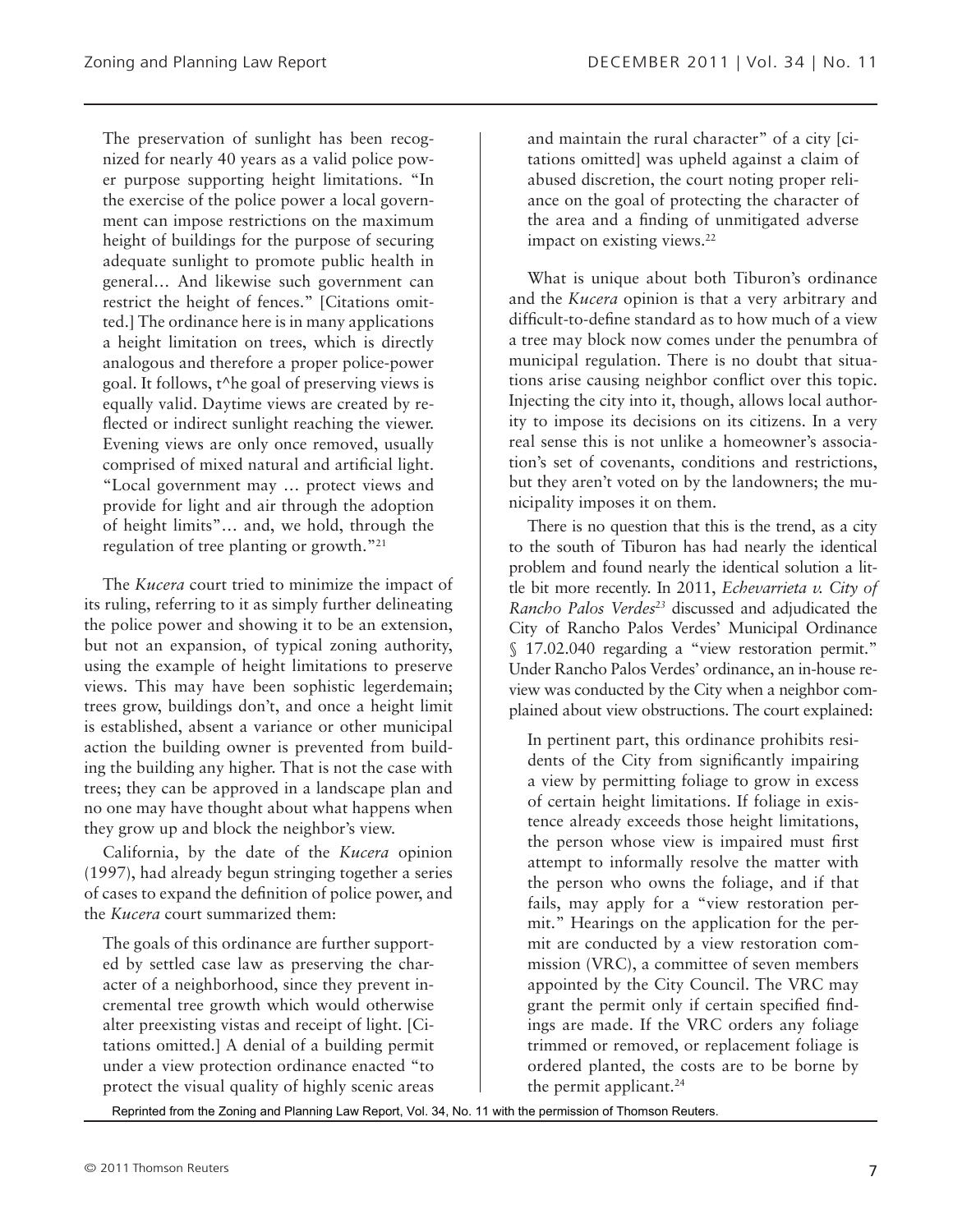The *Echevarrieta* facts were perfect for this type of law-making:

Since 1966, Norbert Keilbach has lived on Greve Drive in the City. His home faces south towards the Pacific Ocean and Catalina Island. Appellant lives on Ganado Drive, on a slope directly below Keilbach's home. Appellant has several trees which are near the border of his property and Keilbach's, which purportedly block Keilbach's view of the ocean and Catalina Island. Appellant purchased his property in 1964. The trees did not exist prior to the establishment of either Keilbach's or appellant's lots.25

Keilbach went through the application process to obtain a view restoration permit, and won one, requiring that Echevarrieta remove three pine trees, and trim the tops of five other trees, at Keilbach's expense. Not surprisingly, Echevarrieta appealed the decision to the City Council and they remanded it back to the view restoration commission, which approved a resolution requiring Echevarrieta to trim eight of his trees but also required Keilbach to plant a barrier of no more than 20 to 25 low-growing shrubs to mitigate Echevarrieta's privacy concerns.

Echevarrieta then filed a petition for writ of mandate and a complaint for declaratory relief, claiming that the City and City Council abused their discretion in affirming the VRC's decision and, interestingly, that "the City [had] actively engaged in a species of illegal spot zoning," that is, the "unreasonable, arbitrary and discriminatory" classification of property by the enactment of unreasonable and arbitrary regulations pertaining to certain uses or classifications of property.26

Echevarrieta's petition was denied ,and the City took the extraordinary step of obtaining from the Superior Court a warrant authorizing entry onto Echevarrieta's property "for the sole and exclusive purposes of trimming, culling, and lacing trees and foliage." This forced Echevarrieta to obtain a 90-day stay of execution on the warrant, and he then filed a petition for writ of supersedeas. The California Court of Appeal denied the writ and heard the overall appeal.

The ordinance at issue had been approved by voters before becoming part of the City's Municipal Code. The *Echevarrieta* court cited and followed the *Kucera* court in determining that the ordinance was a valid exercise of police power since the articulation of public health, safety and welfare concerns were set out on the ballot put before the voters:

Specifically, this ordinance:

1. Protects, enhances and perpetuates views available to property owners and visitors because of the unique topographical features of the Palos Verdes Peninsula. These views provide unique and irreplaceable assets to the City and its neighboring communities.

2. Defines and protects finite visual resources by establishing limits which construction and plant growth can attain before encroaching onto a view.

3. Insures that the development of each parcel of land or additions to residences or structures occurs in a manner which is harmonious and maintains neighborhood compatibility and the character of contiguous sub-community development as defined in the General Plan.27

*In a very real sense, the court's "hands off" policy is analogous to aesthetic regulation in general and design review boards in particular; if a municipality wants to predetermine what it's going to look like aesthetically, it can do it.*

Now, the *Echevarrieta* Court was expanding the *Kucera* doctrine and clothing it in self-determination language. In essence, the *Echevarrieta* court was saying, if the citizens want it, and they'll delegate the power to a City agency to do it, we won't interfere with it. In a very real sense, this "hands off" policy is analogous to aesthetic regulation in general and design review boards in particular; if a municipality wants to predetermine what it's going to look like aesthetically, it can do it and now, under *Kucera* and *Echevarrieta*, it can regulate how it looks with regard to its landscaping, too.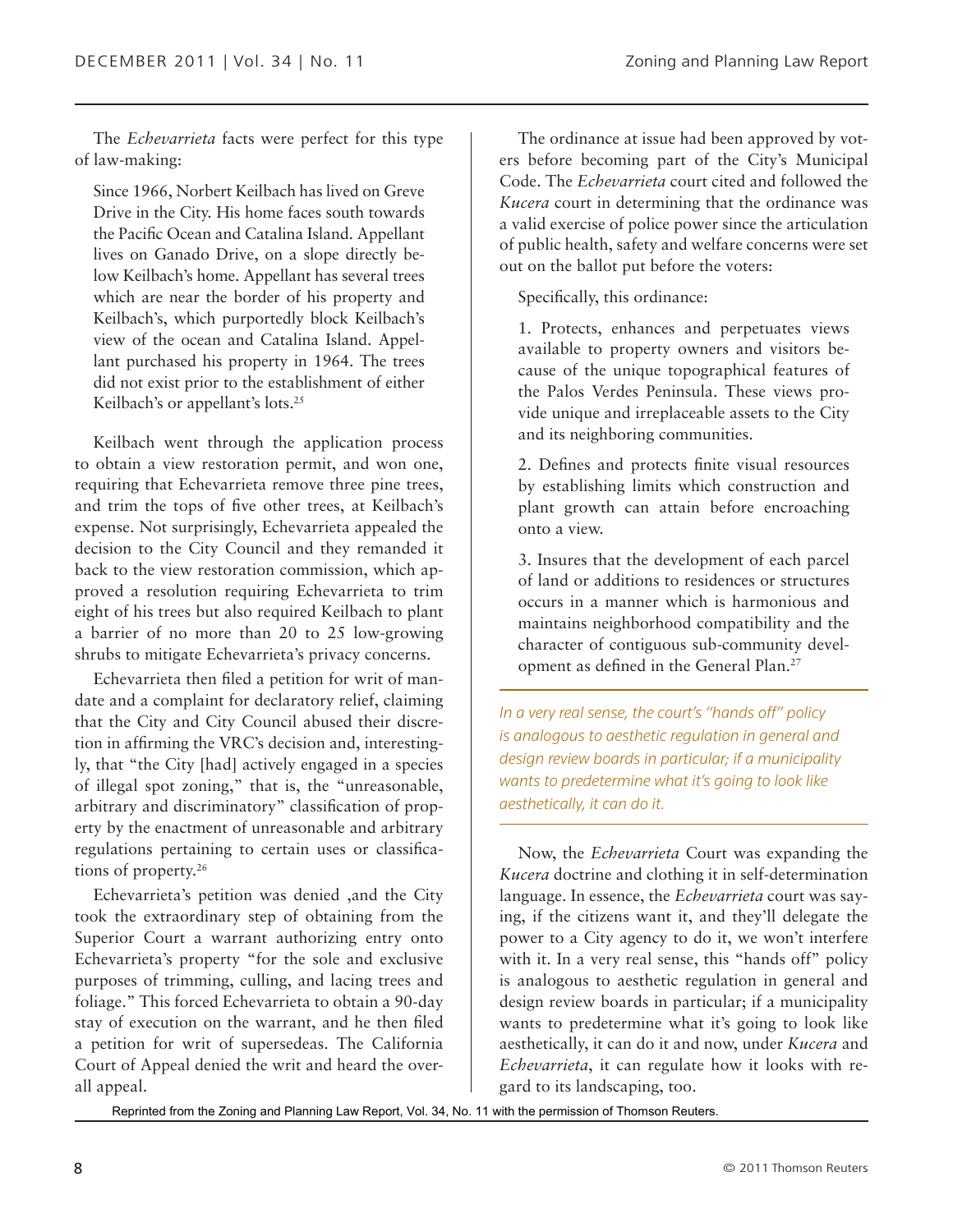So, in order to make the nuisance claims that litigants try to use to "bootstrap" their "right to a view" into compensable damages and perhaps an injunction, they seem to need an ordinance to do it. However, not many of those ordinances exist outside of California and, for that matter, almost nowhere other than on the West Coast. The reason that this is true is simple, and was brought out in an interview by a well-known tree law practitioner, Victor Merullo: "California is the leading state for tree view block. Where I practice, in Ohio, it's hard to show nuisance here so we don't have any real cases. This really isn't dealt with in the Midwest or, for that matter, in the East, either."28

For some reason, a number of "celebrity" cases have arisen in the last few years regarding tree view block. Dr. Mehmet Oz, a well known television personality, is embroiled in litigation with his uphill neighbor, Angelo Bisceglie, Jr., and the borough of Cliffside Park in New Jersey.<sup>29</sup> The plaintiff's attorney, Mark Silberblatt, opined in a recent interview that: "The Yankee (East Coast) mentality is to resolve these matters without the intervention of courts generally and without towns or municipalities getting involved."

The San Francisco software magnate, Larry Ellison, owner of Oracle Software, became embroiled in litigation with his downhill neighbor in the tony Pacific Heights area of San Francisco, leading to highly publicized litigation and eventual resolution before trial.30 In that case, Ellison had the advantage of the City of San Francisco's tree view ordinance to "piggyback" onto, as well as a cause of action for declaratory relief:<sup>31</sup>

Because Defendants have failed and refused, and continue to fail and refuse, to maintain their trees at a reasonable level, so as to leave Plaintiff's views unobstructed and allow access to sunlight, Plaintiff has been forced to bring this action. Plaintiff believes that Defendants will continue to violate the Ordinance unless they are permanently enjoined by the Court. Injunctive relief is specifically authorized by San Francisco Municipal Code § 827. 32

The plaintiff litigating against Dr. Oz can't avail himself of an ordinance; he is resorting to considering a stand of trees in his case as a "spite fence." In the case involving Dr. Oz, the plaintiff is alleging the violation of a "fence ordinance":

[T]his action concerns construction that the Ozs have recently undertaken on the Property, including in particular: (a) the erection of two fences … one (consisting of three (3) forty (40) foot high cedar pine trees spanning forty (40) feet) located immediately behind Plaintiff's residence; the second (consisting of numerous bamboo trees, each approximately 14' high) located on the western portion of the Property … 4. The above construction, which has resulted in depriving Plaintiff of a spectacular view of the Hudson River and the New York skyline, was undertaken in violation of a Cliffside Park fence ordinance …" 33

### D. Spite Fence Laws

Spite fence statutes can provide another avenue for complaining property owners to get relief, if they can fit within the confines of spite fence law. Spite fence laws are common throughout the United States. A recent article defines them and explains why the rationale makes some sense:

A spite fence can be defined as any structure which serves no useful purpose or which serves a purpose deemed 'subordinate and incidental' to the detriment suffered by the complaining landowner as a result of such structure… Today, many American states have created spite fence statutes, and those which have not generally allow for an action to curtail spite fences in the courts. The spite fence exception proves significant because it affords a landowner, having no special easement to view, a superior right vis-a-vis another individual who wishes to maintain a fence which serves no useful purpose and which obstructs the complaining landowner's view. It is also significant in that it affords the landowner an action in nuisance against the individual who constructed the 'spite fence,' and thereby lends support to the possibility of a more general action in nuisance for landowners suffering losses of view.<sup>34</sup>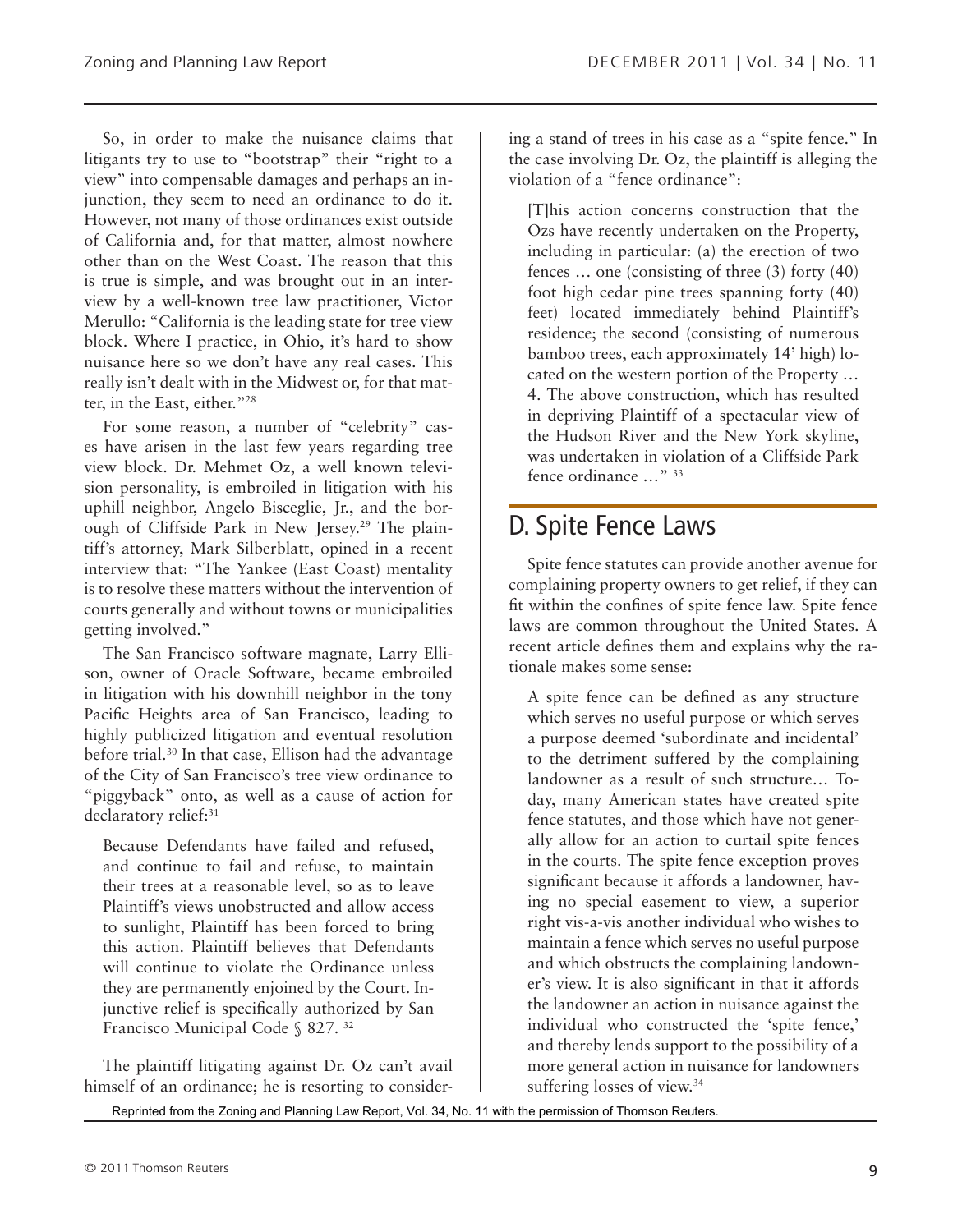The article points out that spite fence statutes exist in California, Connecticut and New York,<sup>35</sup> and Georgia has common law supporting spite fence litigation.<sup>36</sup>

Spite fence statutes generally articulate a height limitation, and California's is no different:

841.4. Spite fences.

Any fence or other structure in the nature of a fence unnecessarily exceeding 10 feet in height maliciously erected or maintained for the purpose of annoying the owner or occupant of adjoining property is a private nuisance.<sup>37</sup>

Regarding the history of spite fence statutes, one California court has noted:

[S]pite fence statutes grew out of an increasing awareness in the late 1800's that a property owner's right to use his or her land was not unlimited. Various states enacted such statutes to prevent an owner from building a structure or fence that was unnecessarily high and that needlessly interfered with his or her neighbor's light and air.<sup>38</sup>

Other states are beginning to follow California's lead and, rather than clothe tree view block law in "spite fence" law, are enacting specific municipal ordinances to deal with the issue. For example, the Clyde Hill, Washington ordinance and its reason for enactment bear review, as its genesis was a far different one than the impetus to create the California ordinances.<sup>39</sup>

Clyde Hill itself is an interesting "laboratory" to test a view ordinance. It is a very wealthy town in the state of Washington, ranking fourth of 522 areas in the State of Washington in per capita income. It comprises only 1.1 square miles and, as of the 2010 census, its population was only 2,984 people.

A local realtor in the area, Emmanuel Fonte, provides on his website a bucolic description of the city:

Clyde Hill lies serenely overlooking the glistening waters of Lake Washington just east of the city of Seattle. It was formed as a low-density residential community which over the years has produced an established large lot residential development pattern. Today the philosophy of the city is to retain and maintain its original

spacious and wooded character and to remain a relatively small, simple and intimate community. Clyde Hill demonstrates its commitment to things environmental and the quality residential areas, the parks, the views and natural landscape are all features the community fiercely maintains.

Clyde Hill was incorporated in 1953 and covers an area of approximately one square mile. It is known as one of the "Point Cities" on the Eastside's "Gold Coast" and has a total land area of only 667 acres. The city is zoned single family residential with the exception of a gas station on the corner of 84<sup>th</sup> Avenue NE and Points Drive, and a Tully's Coffee shop located on Points Drive and NE 28<sup>th</sup> Street.<sup>40</sup>

Clyde Hill's municipal ordinance "tracks" the Tiburon ordinance, and that's no coincidence. In an interview with Mitch Wasserman, Clyde Hill's City Manager of 21 years, he related that when the city began searching for a tree view ordinance that it could emulate, it found Tiburon's.<sup>41</sup>

The ordinance itself closely tracks Tiburon's; its § 17.38.050 requires findings of its Board of Adjustment as follows in order for a complainant to obtain relief:

2. That the view from or the sunlight reaching the real property of the complainant is *unreasonably obstructed* and the manner in which the view or sunlight is obstructed. In determining whether the view from or sunlight reaching the real property of the complainant is unreasonably obstructed, the board may consider several factors, which include but are not limited to, the following:

a. The extent of the alleged view obstruction, expressed as a percentage of the total view, and calculated by means of a surveyor's transit or by photographs or both;

b. The extent to which landmarks or other unique view features … are obstructed;

c. The extent to which the tree(s) cause shadows or reduce air circulation and/or light;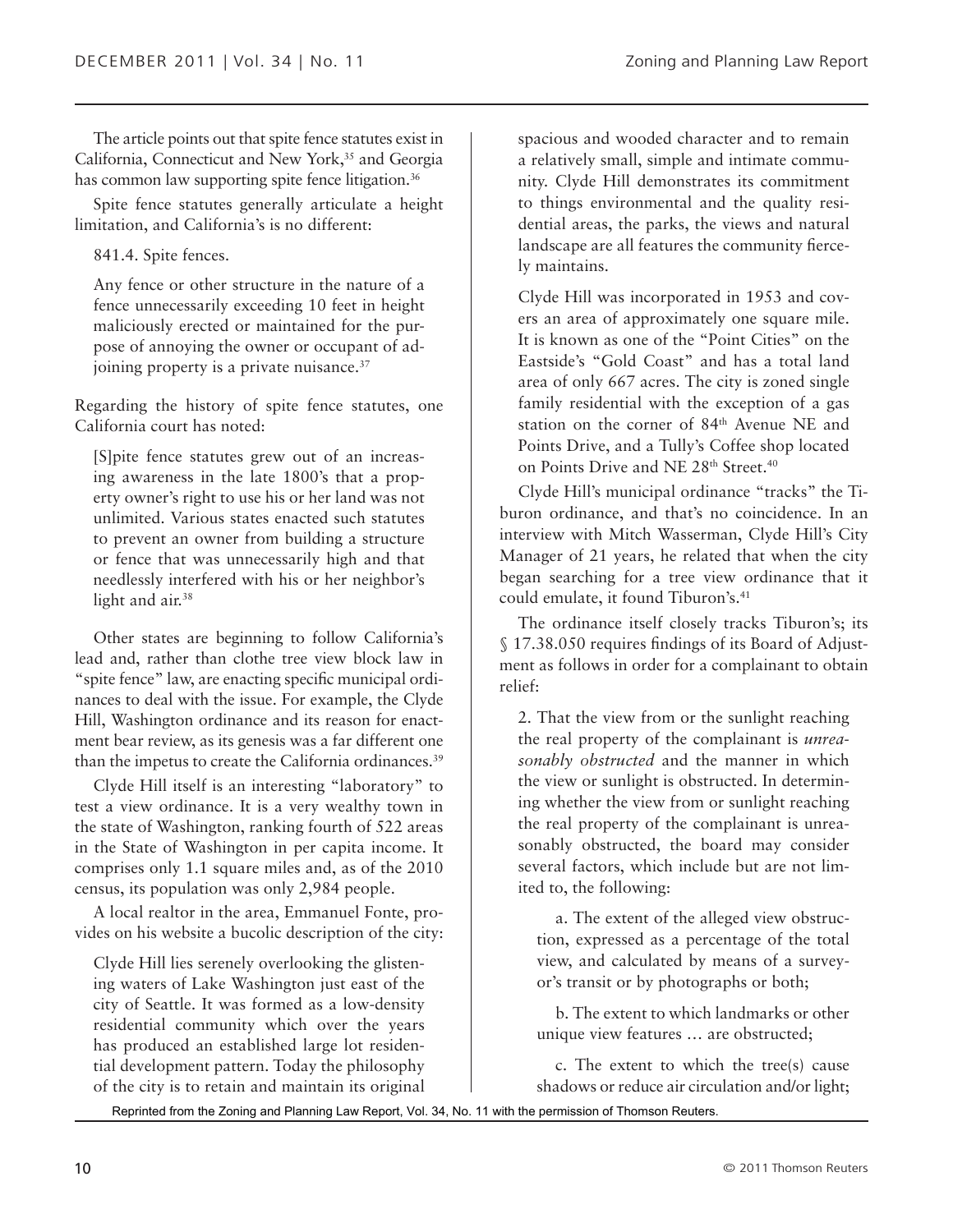d. The extent to which the tree(s) affect the real property value of the complainant's real property[.]

3. That such obstruction materially decreases the enjoyment of the real property of the complainant; and

4. That trimming, pruning, removal or other alteration of the site of the obstruction in the manner to be determined by the board will not unreasonably decrease the enjoyment of the real property of the tree owner, as determined by an objective evaluation.<sup>42</sup>

The drafting of this ordinance clearly puts the City's Board of Adjustment in control of making view obstruction decisions. When asked why the City was willing to take on the responsibility, the City Manager went into great detail about the process that brought the City's residents and citizens to this conclusion:

We have a series of hearings; it was very contentious but we worked through the process. Our citizens felt that it needed to be addressed neighbor to neighbor in a neighborly way. We put it into effect in 1991. We used an intern from the University of Washington to prepare a landscape "bible" which was a guide to the different types of indigenous plants and trees, together with how they would affect view. We divided up areas of the city into different tree or plant "zones"—how you might mitigate the impact to neighbors—what's appropriate for the area. For example, sequoias are not appropriate for all areas.

We provide a free service with the city arborist; we've only had two of these issues go to the Board of Adjustment since the inception of the new framework. It's a no-win if you cannot work it out in a neighborly way. We recognize the motivations and try to address them. If the neighbors have other "baggage," that causes problems and that takes time to affect. But we find it very rewarding. We're the "Switzerland" of views. We require a landscape review if the footprint of a home will change; the arborist looks at the plans … it's good to have a neutral

expert. We want to try to maintain the self-respect of the neighbors.<sup>43</sup>

The City Manager's comments echo those of the tree attorneys. The emotional tenor of these disputes play into them and, oftentimes, neighbors have other complaints unrelated to the view that are affecting or coloring the dispute. In a sense, though, because of Clyde Hill's tiny size, its affluent population, its rugged topography and the direct link of views to property value, it's a perfect microcosm to study whether regulatory oversight by a municipal body will work. The bigger question, though, is whether this framework would actually work in a larger, more spreadout region.

### III. Conclusion

Clearly, as land values related to views become worth more and more, friction and disputes will most certainly arise. While California has been on the cutting edge area of law, population growth, escalating property values for view property, and the general increasing volume of litigation all militate in favor of the likelihood of further aesthetic regulation. Most likely, that regulation will extend to granting police power to municipalities around the country to carefully regulate landscaping in detail, far beyond the level and extent that municipalities presently engage in. The question of private property rights and, for that matter, privacy in general, will therefore be left to another day. Without a doubt, though, that day is fast approaching.

#### **Notes**

- 1. Malthus, Sir Thomas, *An Essay on the Principle of Population* (Oxford World's Classics) Oxford University Press, USA (August 1, 2008).
- 2. Ehrlich, Paul, *The Population Bomb*, MACMIL-LAN; Rev. Ed. (1971).
- 3. Ehrlich, Paul, *The Population Bomb*, MACMIL-LAN; Rev. Ed. (1971).
- 4. Tree Law: Specializing in the Legal Issues that Surround You; Patrick White; *Tree Service Magazine*, May 2006, quoting Barri Bonapart, attorney at law.
- 5. Interview with Randall Stamen, Esq. of September 6, 2011.
- 6. Interview with Victor Merullo, Esq. of September 14, 2011 with the author. See also *Arboriculture*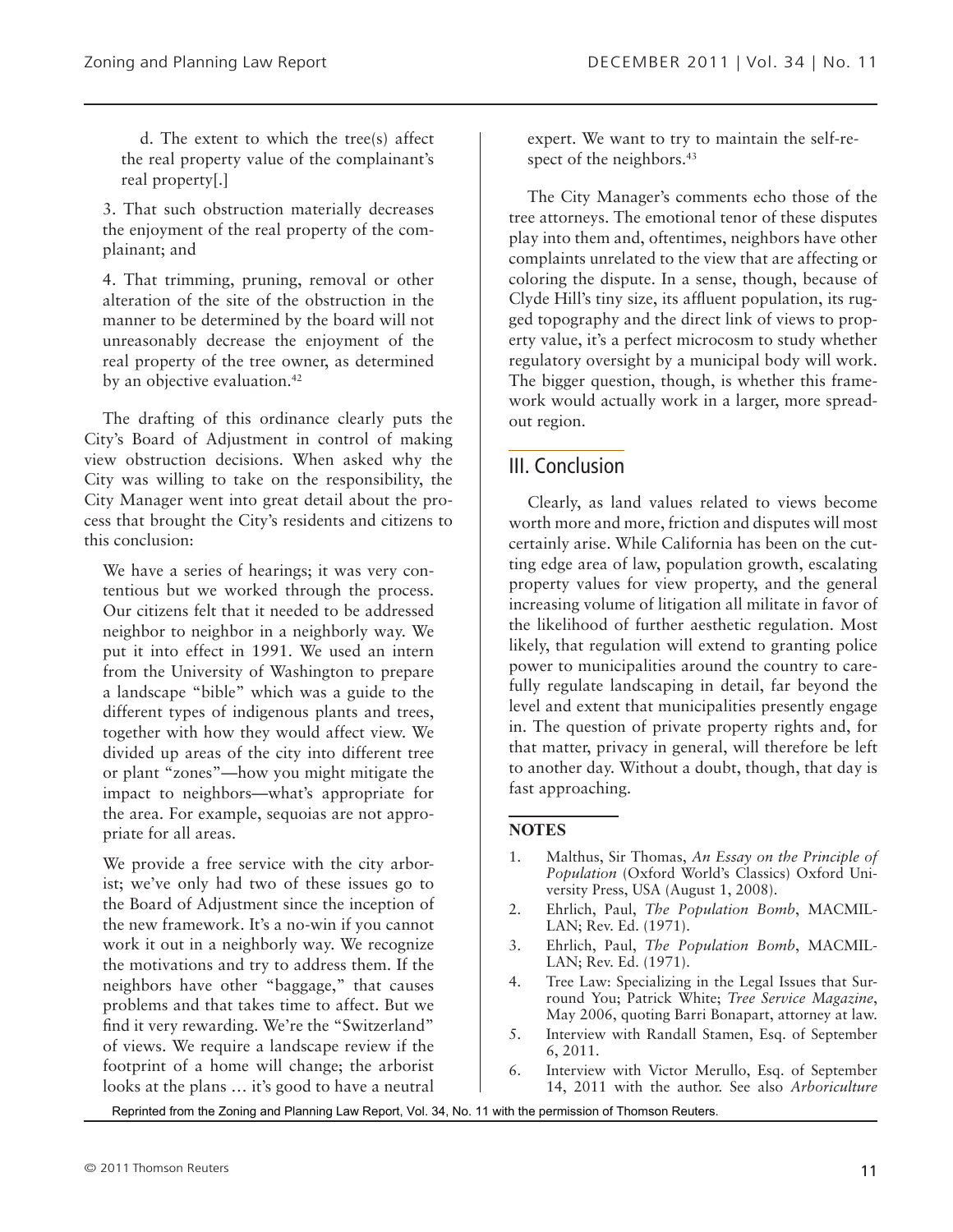*and the Law* (1992); Victor D. Merullo and Michael J. Valentine; published by the International Society of Arboriculture, Savoy, Illinois 61874, ISBN 1-881956-01-6.

- 7. Am. Jur. 2d, Adjoining Landowners § 93 (citations omitted). See also Fontainebleau Hotel Corp. v. Forty-Five Twenty-Five, Inc., 114 So. 2d 357 (Fla. Dist. Ct. App. 3d Dist. 1959); Koblegard v. Hale, 60 W. Va. 37, 53 S.E. 793 (1906). Air and light are neither appurtenances nor hereditaments, in the absence of an easement therefor. Wolf v. Forcum, 130 Ind. App. 10, 161 N.E.2d 175 (1959).
- 8. Cal. Jur. 3d, *Nuisances* § 26, see also Sher v. Leiderman, 181 Cal. App. 3d 867, 875-876, 226 Cal. Rptr. 698 (6th Dist. 1986).
- 9. Pacifica Homeowners' Assn. v. Wesley Palms Retirement Community, 178 Cal. App. 3d 1147, 224 Cal. Rptr. 380 (4th Dist. 1986).
- 10. *Pacifica Homeowners' Assn.*, supra n. 9, 178 Cal. App. 3d at 1156.
- 11. San Francisco Public Works Code § 821(a)(1). This article does not consider the effect of solar shade ordinances; that is a separate topic not relating to view but simply to the right of a landowner to have uninterrupted sunlight for provision of solar energy.
- 12. San Francisco Public Works Code §§823(a), 832(e).
- 13. San Francisco Public Works Code § 824(a)(5).
- 14. See e.g., Chapter 15, Tiburon Municipal Code,  $\S$ [15-1(3) to 15-1(5).
- 15. Town of Tiburon Municipal Code Chapter 15-2.
- 16. Town of Tiburon Municipal Code Ordinance 15, Chapter 15-5.
- 17. Kucera v. Lizza, 59 Cal. App. 4th 1141, 1143, 69 Cal. Rptr. 2d 582 (1st Dist. 1997).
- 18. *Kucera*, supra n. 17, 59 Cal. App. 4th at 1143.
- 19. *Kucera*, supra n. 17, 59 Cal. App. 4th at 1147.
- 20. *Kucera*, supra n. 17, 59 Cal. App. 4th at 1148.
- 21. *Kucera*, supra n. 17, 59 Cal. App. 4th at 1148-49.
- 22. *Kucera*, supra n. 17, 59 Cal. App. 4th at 1149.
- 23. Echevarrieta v. City of Rancho Palos Verdes, 86 Cal. App. 4th 472, 103 Cal. Rptr. 2d 165 (2d Dist. 2001), as modified on denial of reh'g, (Jan. 30, 2001).
- 24. *Echevarrieta*, supra n. 23, 86 Cal. App. 4th at 475.
- 25. *Echevarrieta*, supra n. 23, 86 Cal. App. 4th at 475-476.
- 26. *Echevarrieta*, supra n. 23, 86 Cal. App. 4th at 477.
- 27. *Kucera*, supra n. 17, 86 Cal. App. 4th at 479.
- 28. Interview of Victor Merullo with author, September 14, 2011
- 29. Superior Court of New Jersey, Appellate Division— Docket No. BER L-11157-10 P W.
- 30. Ellison v. Von Bothmer, Superior Court for the City and County of San Francisco, Case No. CGC-10-501041.
- 31. See Plaintiff's complaint, page 5, line 17 through page 7, line 11.
- 32. Plaintiff's complaint, page 6, lines 18 through 22.
- 33. Plaintiff's complaint, Bisceglie v. Oz, Superior Court of New Jersey Law Division, Bergen County, Docket No. BER-L-11157-10 P.W., page 1, paragraph 3 through page 2, paragraph 4.
- 34. *Securing a Right to View: Broadening the Scope of Negative Easements*; Tara J. Foster; Pace Environmental Law Review, Vol. 6, Issue 1, Fall 1988, Article 7. Available at http://digitalcommons.pace.edu/ pelr/vol6/iss1/7
- 35. *Securing a Right to View: Broadening the Scope of Negative Easements*; Tara J. Foster; Pace Environmental Law Review, Vol. 6, Issue 1, Fall 1988, Article 7. Available at http://digitalcommons.pace.edu/pelr/ vol6/iss1/7 (see, FN 11) and Downe v. Rothman, 215 A.D.2d 716, 627 N.Y.S.2d 424 (2d Dep't 1995)).
- 36. Hornsby v. Smith, 191 GA. 491, 13 S.E. 2nd 20 [1941] [Plaintiff successfully brought suit against defendant for damages for the maintenance of a fence which effectively obstructed plaintiff's view and which obstructed the free passage of light and air over her property]. See also *Securing a Right to View: Broadening the Scope of Negative Easements*; Tara J. Foster; Pace Environmental Law Review, Vol. 6, Issue 1, Fall 1988, Article 7. Available at http://digitalcommons.pace.edu/pelr/vol6/iss1/7 (see, FN 112).
- 37. California Civil Code § 841.4. See also Vanderpol v. Starr (2011) 194 Cal. App. 4th 385
- 38. Vanderpol v. Starr (2011) 194 Cal. App. 4th at 393
- 39. See e.g., City of Clyde Hill, Washington, Municipal Code § 17.38
- 40. Http://EmmanuelFonte.web864.com/2011/02/01/ city-of-clyde-hill\
- 41. Interview with Mitchell Wasserman, City Manager for City of Clyde Hill, Washington, with the author, September 30, 2011.
- 42. City of Clyde Hill Municipal Code, §§17.38.050, B.2.a through g, B.3, and B.4.
- 43. Interview with Mitchell Wasserman, City Manager of City of Clyde Hill, Washington, on September 30, 2011.

### OF RELATED INTEREST

Discussion of matters related to the subject of the above article can be found in:

Ziegler, Rathkopf's The Law of Zoning and Planning §§20:1 et seq., § 52:12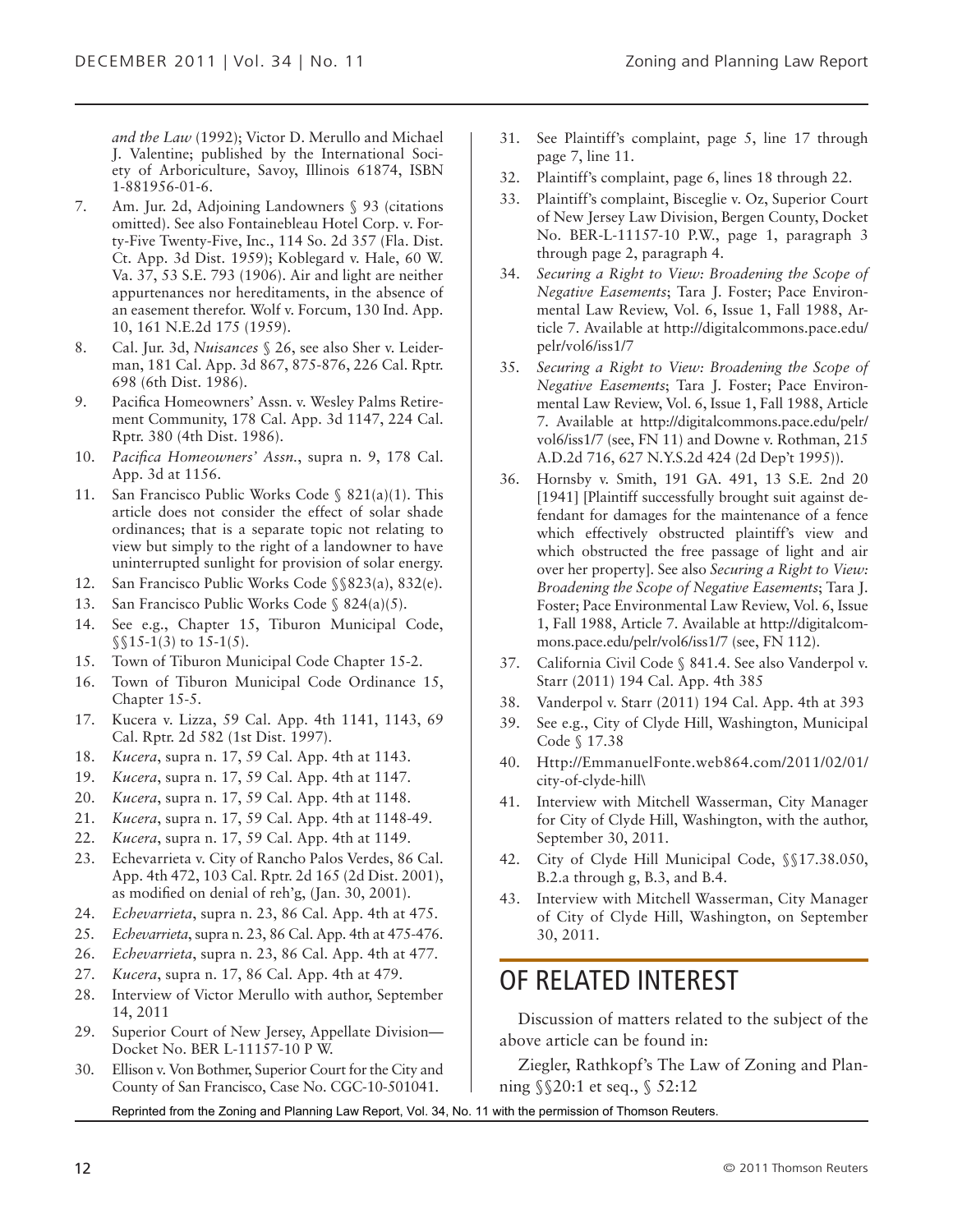### RECENT CASES

### Eighth Circuit Court of Appeals holds part of St. Louis sign ordinance unconstitutional.

Neighborhood Enterprises, Inc. (Neighborhood) managed several properties of Sanctuary in the Ordinary (SITO), a nonprofit corporation. Both organizations were founded by Jim Roos, a critic of the City of St. Louis's use of eminent domain for private development. Roos commissioned a sign or mural that was painted on the side of a SITO-owned building. The sign/mural consisted of the words "End Eminent Domain Abuse" inside a red circle and slash. It was about 363 or 369 square feet in area.

The City of St. Louis issued a citation declaring the sign/mural to be an illegal sign for which a permit had to be obtained. SITO and Neighborhood applied for a permit, but the application was denied because, inter alia, the sign was larger than allowed by the zoning code. The denial was upheld on administrative appeal.

SITO sued in state court, alleging, inter alia, that the City's denial of the permit, and the zoning code provisions on which the City relied, violated its state and federal constitutional rights to free speech. The action was removed to federal district court, and that court entered summary judgment in favor of the City.

On appeal, the U.S. Court of Appeals for the Eighth Circuit reversed and remanded. The court noted that while restricting signs, the ordinances also exempted from the definition of "sign" various categories of displays, including (1) flags of nations, states, cities, and fraternal, religious and civic organizations; (2) merchandise; (3) time and temperature devices; (4) national, state, religious, fraternal, professional and civic symbols or crests and displays showing the time and subject matter of religious services; and (5) works of art. Because the distinctions between displays regulated by the sign ordinances and those not subject to the ordinances were based solely on content, the ordinances were content-based and therefore subject to strict scrutiny.

The City asserted that its interests in enacting the ordinances were traffic safety and aesthetics. These interests, the court said, have been deemed substantial in some cases, but never compelling. And even if the City's interests were assumed to justify content-based sign restrictions, the ordinances could not withstand strict scrutiny, because they were not narrowly tailored to accomplish the City's ends. The court remanded the case for determination of whether the unconstitutional content-based definition of "sign" could be severed from the remainder of the ordinance. *Neighborhood Enterprises, Inc. v. City of St. Louis*, 644 F.3d 728 (8th Cir. 2011), reh'g and reh'g en banc denied, (Aug. 18, 2011).

### Commonwealth Court of Pennsylvania upholds refusal to permit construction of religious offices and conference room in residential area.

The Bawa Muhaiyaddeen Fellowship owned two adjacent parcels of land in a residential district in Philadelphia. The Fellowship acquired the first parcel in 1973 and constructed a mosque on it as a legal nonconforming use. In 2001 the Fellowship purchased the adjacent property, on which stood a residential home. The Fellowship wanted to renovate the property to accommodate the needs of its fellowship. It sought a use variance in order to construct a mechanical room in the basement, an office with a conference room on the first floor, more offices on the second floor, and a caretaker's apartment on the third floor.

The variance was denied on the grounds that the proposed use was not permitted in a residential district. The decision was upheld on administrative appeal to the Zoning Board of Adjustment. The Fellowship sought judicial review, and the trial court upheld the denial.

On appeal, the Commonwealth Court of Pennsylvania affirmed. The Fellowship argued that denial of the variance resulted in unnecessary hardship because the property in question, being surrounded by properties used for religious purposes, was valueless as a residence. The court rejected this contention. The properties at issue—a Cardinal's home, a convent adjacent to that home, and a residence owned by St. Joseph's University—were indeed owned by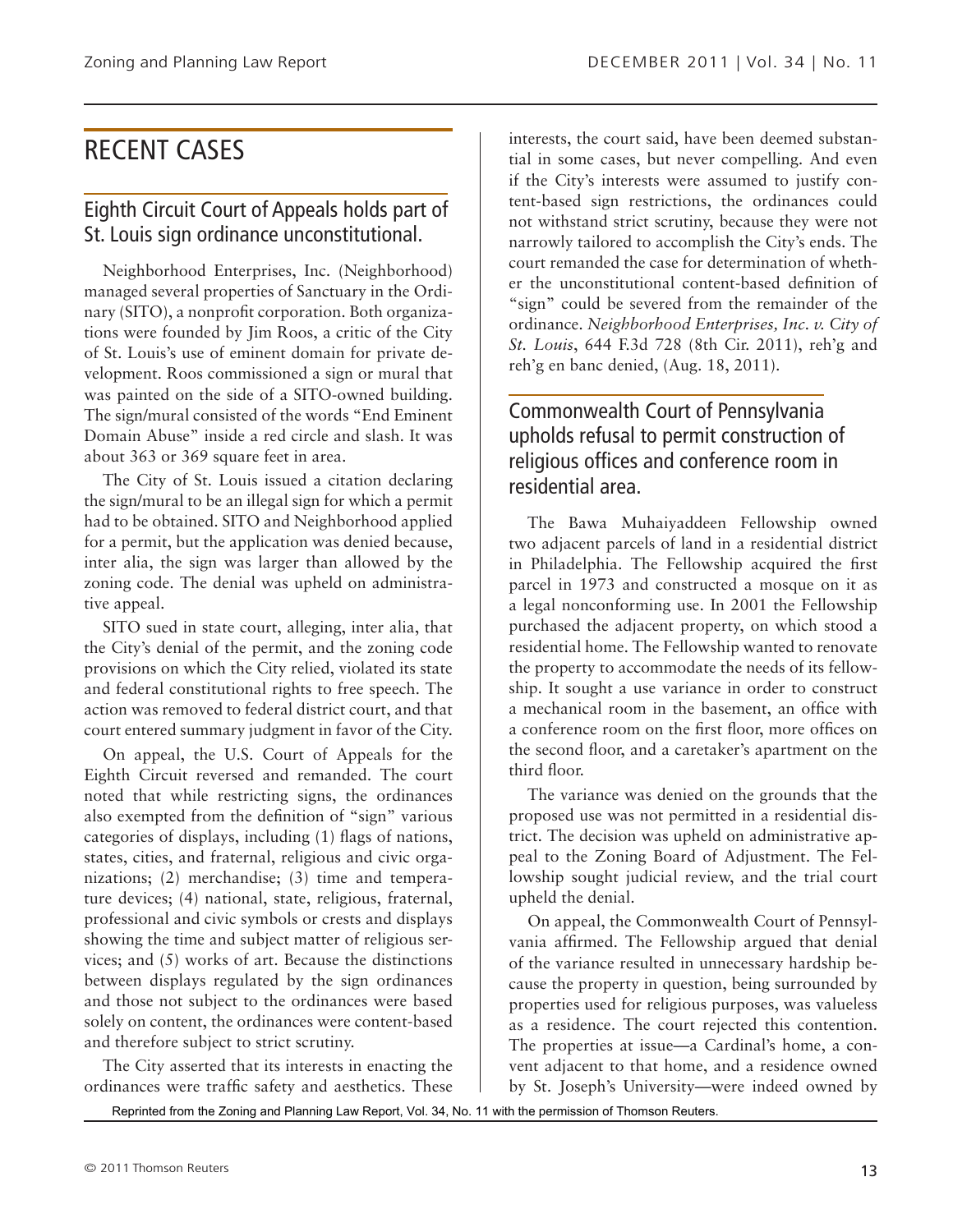religious institutions, but there had been no showing that they were being used as anything but residences.

The Fellowship also contended that the Board of Adjustment erred in concluding that its proposed uses would create an overuse of the property, inasmuch as the granting of the variance would merely shift uses already being made on the adjacent property to the subject property. The court, however, said that the Fellowship had not presented evidence supporting that contention. Rather, noted the court, the Fellowship's general secretary had testified that eight volunteers would use the subject property daily and up to 12 additional people would visit the library and use the conference room each week. The evidence was sufficient to support the Board's determination that the proposed use of the property was contrary to the public interest.

Finally, the court rejected the Fellowship's contention that the denial of the variance violated its equal protection rights. To prevail on this issue, the Fellowship had to show that its proposed nonconforming uses were similar to those permitted in the district by right or special permit. The Fellowship argued that its proposed uses of the property for a conference room, library, and offices were similar to use as a family day care center (a use permitted in the district), because those uses were low-intensity and beneficial to the community. The court noted that to be permitted under the relevant ordinance, a family day care center had to be operated in a manner incidental to the use of a property as a residence, which was a use as of right. By contrast, the use of the Fellowship's property as a visiting center for volunteers and scholars would not be incidental to the primary use of the property as a residence and would not involve a use as of right. The court also noted that use of property as a family day care center was limited to six children and was closely regulated, while the Fellowship's intended use did not limit the number of people using the property and was not subject to regulatory oversight. The court concluded that the Fellowship's proposed uses of the property were not similarly situated to a family day care center.

Finally, the court addressed the Fellowship's argument that its proposed uses were similar to nonconforming religious uses taking place on surrounding properties, including those owned by St. Joseph's

University and the Pentecostal Christian Church. The Fellowship, said the court, had not offered any evidence to establish how the surrounding properties were being used, or whether such uses were nonconforming. Nothing in the record indicated that the properties were being used other than as residences, a use permitted in the district. Furthermore, unlike the Pentecostal Christian Church, the Fellowship did not intend to use its property as a place of worship. *Bawa Muhaiyaddeen Fellowship v. Philadelphia Zoning Bd. of Adjustment*, 19 A.3d 36 (Pa. Commw. Ct. 2011).

### Court of Appeals of Texas holds that city asserting ownership of land under color of title lacked intent needed to support claim for inverse condemnation.

Sherwood Blount owned real property in downtown Dallas. Sunbelt Savings and NCNB Texas National Bank obtained independent judgments against Blount. In the years that followed, the judgments and resulting liens against Blount's property were transferred to various different entities, and the downtown property was subjected to three foreclosure sales, at which it was purchased by two different entities. The City of Dallas ultimately claimed ownership of the property, tracing its title through the Sunbelt Savings judgment. CKS Asset Management, Inc. claimed title to the same property, tracing its title through the NCNB Texas National Bank judgment.

After the City began construction on the property for a performing arts center, CKS filed suit against the City, alleging that CKS was the owner of the property. CKS asserted an inverse condemnation claim, requesting "just compensation." The City filed a plea to the jurisdiction (challenging the trial court's subject matter jurisdiction). After a hearing, the trial court denied the plea.

On interlocutory appeal, the Court of Appeals of Texas, Dallas, reversed. The City argued, inter alia, that because it was acting under color of title, it did not have the requisite intent to support a claim for inverse condemnation. The court agreed. The City had submitted documentation in the trial court that it had purchased the property at issue from a third party. Although the court did not attempt to decide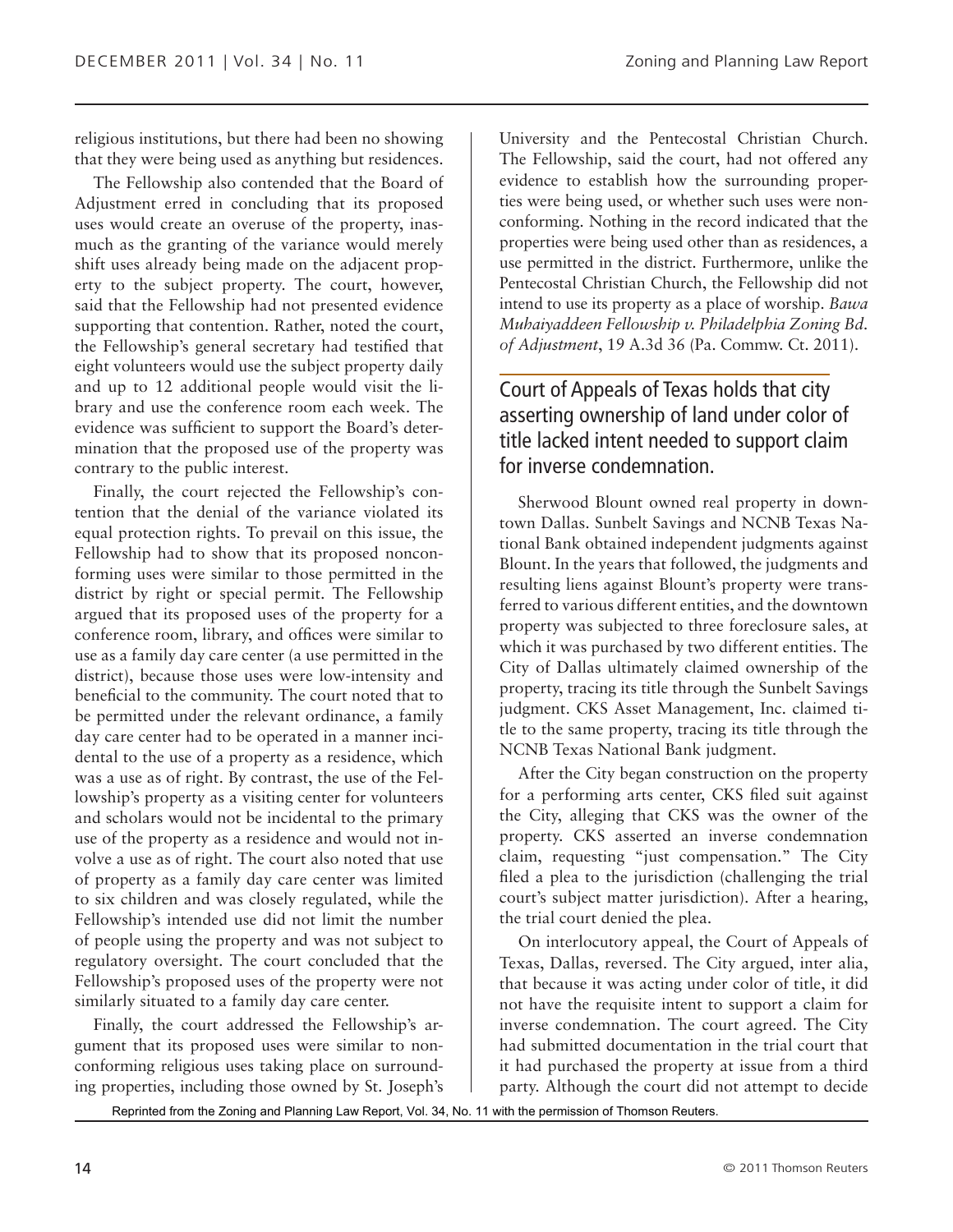who had superior title, the court held that in asserting its ownership the City was acting "akin to a private party," and not as a sovereign. The court acknowledged a conflict between its holding and that of the Austin Court of Appeals in two other cases, but noted that it was not bound by those cases and in any event deemed them distinguishable. The court dismissed CKS's claims against the City. *City of Dallas v. CKS Asset Management, Inc.*, 345 S.W.3d 199 (Tex. App. Dallas 2011), petition for review filed, (Aug. 22, 2011).

### Supreme Judicial Court of Maine rejects landowners' contention that they were not responsible for code violation consisting of presence of mobile home on their property placed there by another.

Lawrence A. Taylor and Donald C. Taylor owned a lot in the Town of Levant and were negotiating the sale of the lot to Timothy Linnell. Linnell parked a mobile home on the lot. It remained unoccupied and was not connected to any plumbing or utilities. The town's code enforcement officer sent the Taylors a letter stating that the presence of the mobile home was a violation of the Town's land use ordinance. Shortly afterward, the Town attorney sent the Taylors a letter directing them to cease the violation within 15 days. The Town ultimately filed a complaint against the Taylors in state court

After a hearing, the court found that the presence of the mobile home violated a provision of the town's land use ordinance requiring a permit for relocating or locating one or two buildings onto a lot. The court rejected the Taylors' contention that they were not liable for the violation inasmuch as they had no role in allowing the mobile home to be placed on their land and to remain on their land.

On appeal, the Supreme Judicial Court of Maine affirmed. The lower court did not err in holding the Taylors liable for the violation committed on their property, because (1) the Town's ordinance authorized imposition of fines against landowners for the violation; (2) the Taylors had notice of the violation; (3) as the landowners, they had control over the use of their land; and (4) they had a reasonable opportunity to correct the violation. *Town of Levant v. Taylor*, 2011 ME 64, 19 A.3d 831 (Me. 2011).

### Supreme Court of Louisiana holds that denial of permit to allow liquor store to sell high alcoholic content beverages was not arbitrary and capricious.

Roland Toups applied for a zoning change and a special exception use to allow him to operate a liquor store in Shreveport and sell high alcoholic content beverages. Although both applications were initially granted, a local church appealed those decisions to the City Council, which overturned both decisions. Toups appealed to district court which, although reversing the Council's decision denying the rezoning of the property, upheld its decision denying the special exception use for the sale of high alcoholic content beverages.

Toups appealed the district court's decision to the Louisiana Court of Appeal. The Court of Appeal initially upheld the district court, but on rehearing held that the City Council had acted arbitrarily and capriciously in denying the special exception use, and that the district court had erred in affirming that decision.

The City appealed the Court of Appeal's decision regarding the special exception use, and the Supreme Court of Louisiana reversed. The Court of Appeal, noted the Supreme Court, had found that the Council had acted arbitrarily and capriciously in denying the special exception use because its decision was not supported by objective facts. The Court of Appeals found that Toups had supported his position with "rational and objective facts," whereas his opponents had merely submitted unsubstantiated opinions as to increases in traffic and crime that might result from granting the special exception use.

The Court of Appeal's reasoning, said the Supreme Court, was contrary to longstanding jurisprudence which recognizes that expressions of opinion by citizens to a legislative body may serve as the means by which that body learns the will of the people and determines what benefits the public good. The Court of Appeal's approach would require courts to inquire into the motivations and wisdom of legislative determinations by concluding that only opinions supported by "rational and objective facts" are worthy